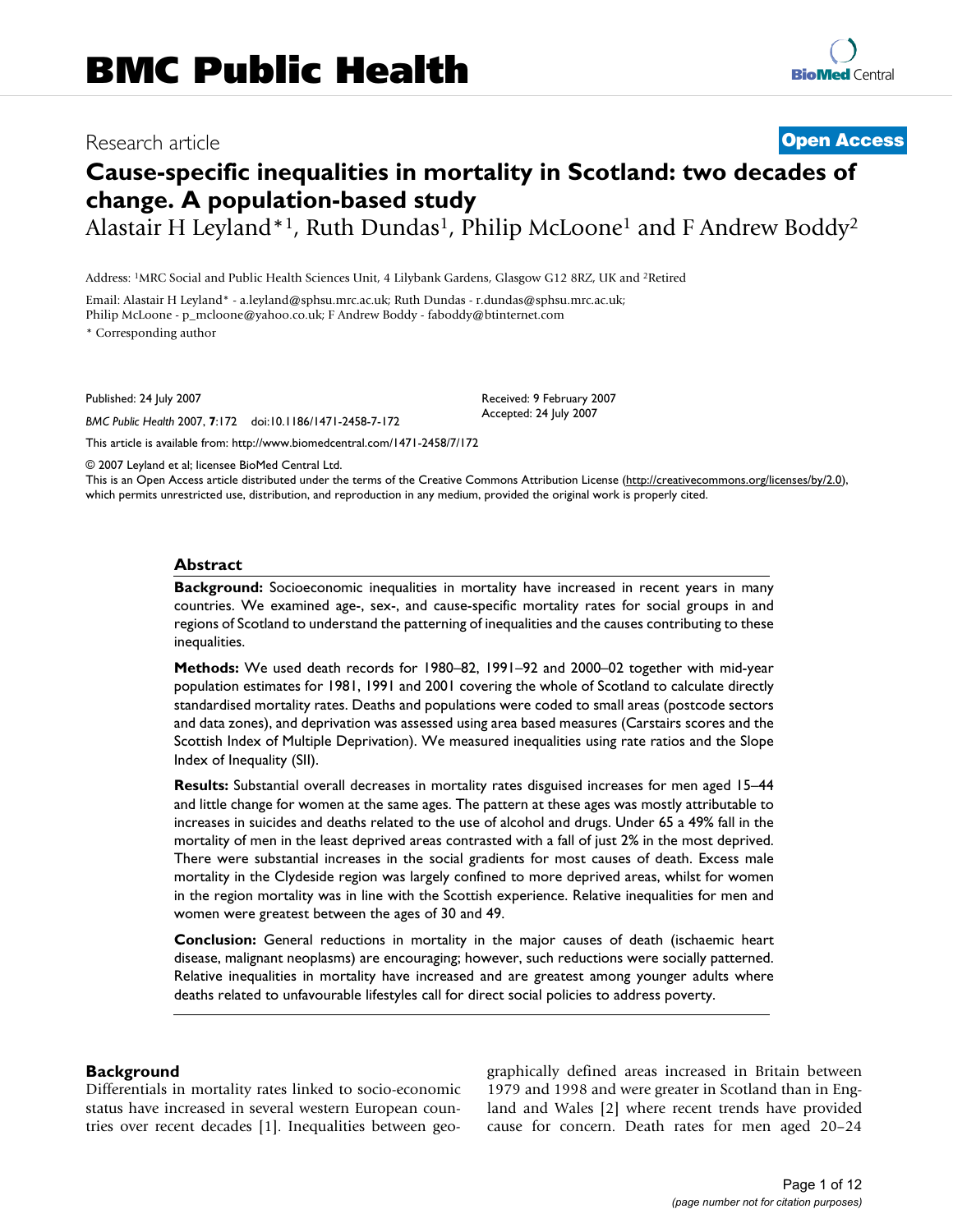increased during the 1980s, a rise that broadened to include men aged between 20 and 34 during the 1990s; the causes contributing to these increases included suicide, drugs, alcohol and violence [3]. Their relationship to socio-economic status is unknown.

Recent (although disputed [4]) estimates of social differentials in mortality in England and Wales suggest that about half is attributable to smoking-related deaths [5]; 14% of the mortality differential in Finland is similarly attributed to alcohol-related causes [6]. The implication of these observations is that relatively straightforward social patterning provides an explanation for socio-economic differences in death rates – and, thus, the public health responses to them. The difficulty with this view is that it fails to propose an adequate explanation for the social structures and processes that underlie such outcomes of health-related behaviours.

In this paper we describe age-specific mortality rates for men and women in Scotland between 1981 and 2001 and consider the ways in which the relative importance of selected causes of death has changed. In Scotland, there are important regional differences in the distribution of social disadvantage and so the question of the extent to which unequal death rates are associated with particular localities rather than socio-economic status is also relevant. In a further analysis (for 2000–02) we describe the relative contribution of selected causes of death to inequalities at different ages.

# **Methods**

The data comprised death records for 1980–82, 1991–92, and 2000–02 and mid-year population estimates for 1981, 1991, 2002 provided by the General Register Office (Scotland). The information abstracted from the death records included age, sex, cause of death, and postcode sector of residence; population estimates included age, sex and area. In 2001, there were 1010 postcode sectors or part-sectors in Scotland with an average population of 5012. The number of sectors and their mean population varied slightly between time-points. The use of postcode sectors allowed a regional analysis of mortality and enabled us to divide Scotland into seven major regional groupings [7].

Each postcode sector was assigned a Carstairs Score indicative of its relative social deprivation [8-10]. These scores were derived from measures of overcrowding, male unemployment, households without a car and low social class at each of the three Censuses; they were then divided into seven deprivation categories (DepCats) for that Census. Correlation coefficients for the DepCats from the three Censuses were greater than 95%. At each Census, approximately 6% of the Scottish population lived in areas described as DepCat 1 (the least deprived) and 7% in the most deprived (DepCat 7). A change to some postcode sectors during 1990 meant that we were unable to attach deprivation scores to all deaths for this year and resulted in the restriction of this middle period to two years (1991–92) instead of three.

A second analysis employed a more recent categorisation of the socio-economic status of small areas. This was the income domain of the Scottish Index of Multiple Deprivation (SIMD) for 2004 which comprises eight measures from 2001 and 2002 relating to the receipt of social security benefits and tax credits [11]. The much smaller areas (data zones) for which this measure is provided had a mean population of 778; there were 6505 such zones. The advantage of this measure is that it permits a more detailed analysis of the contribution of particular causes of death to age-specific inequalities; however, it was not possible to analyse deaths in earlier years using this measure. The slope index of inequality (SII) was calculated for each cause and age group across quintiles of the SIMD income score. Division of the SII by national all-cause mortality for that age group then gives a relative measure of inequality [12,13].

All age standardised rates, separately for males and females, were calculated by direct standardisation to the European standard population. Causes of death were chosen to reflect changing patterns of mortality and are not comprehensive.

# **Results**

### *Changes in mortality*

The Scottish population showed a slight reduction over time, from 5,180,200 in 1981 to 5,064,200 in 2001. Table 1 details age-specific death rates from selected causes for males and females in 1980–82, 1991–92 and 2000–02. For both males and females, the death rate for children aged less than 15 reduced by about 30% in each inter-censal period and by 2000–02 were less than half the rates in 1980–82. At older ages, the major reduction was between ages 45 and 59 where death rates in men were 37% less and 34% less in women in 2000–02 when compared to 1980–82. Death rates for men aged 60–74 declined by 34% and those for women by 28% over these two decades. In the younger age groups, the reduction was greater between 1980–82 and 1991–92; at ages 60–74, the greater fall was between 1991–92 and 2000–02.

A more complex pattern is evident for deaths aged between 15 and 44 years. At ages 15–29, the male death rate increased by 4% in the first decade and by a further 10% in the second whilst the female death rate remained approximately constant. For males aged between 30 and 44, the rate declined by 16% in the first decade but then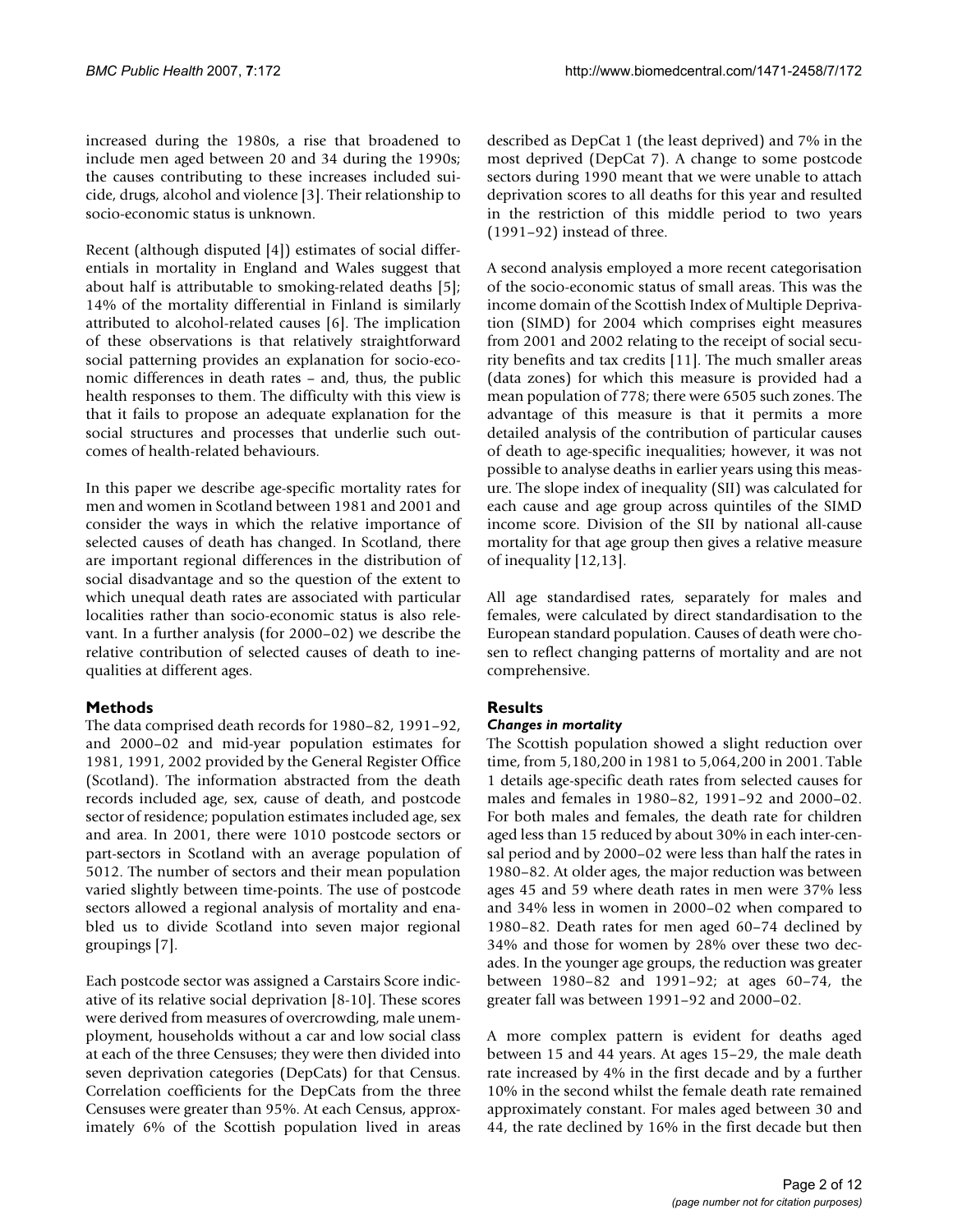|                   |                                                                                                                     | males        |              | females                 |                |                |
|-------------------|---------------------------------------------------------------------------------------------------------------------|--------------|--------------|-------------------------|----------------|----------------|
| Age               | 1980-82                                                                                                             | $1991 - 92$  | 2000-02      | 1980-82                 | 1991-92        | 2000-02        |
| <b>All causes</b> |                                                                                                                     |              |              |                         |                |                |
| $0 - 14$          | 135                                                                                                                 | 87           | 60           | 102                     | 62             | 46             |
| $15 - 29$         | 97                                                                                                                  | 0            | Ш            | 38                      | 38             | 38             |
|                   |                                                                                                                     |              |              |                         |                |                |
| $30 - 44$         | 208                                                                                                                 | 176          | 202          | 129                     | 104            | 101            |
| $45 - 59$         | 1,072                                                                                                               | 794          | 672          | 617                     | 483            | 407            |
| $60 - 74$         | 4,138                                                                                                               | 3,464        | 2,737        | 2,282                   | 2,034          | 1,639          |
| $75+$             | 14,786                                                                                                              | 12,675       | 10,863       | 10,025                  | 8,792          | 8,214          |
| all ages          | 1,396                                                                                                               | 1,159        | 976          | 856                     | 736            | 646            |
|                   | Ischaemic Heart Disease (ICD9 410-414; ICD10 I20-25)                                                                |              |              |                         |                |                |
| $0 - 14$          | 0                                                                                                                   | 0            | 0            | 0                       | 0              | 0              |
| $15 - 29$         | $\mathbf{I}$                                                                                                        | J.           | J.           | 0                       | 0              | 0              |
| $30 - 44$         | 45                                                                                                                  | 28           | 20           | 9                       | 7              | 5              |
| $45 - 59$         | 433                                                                                                                 | 281          | 156          | 114                     | 82             | 40             |
| $60 - 74$         | 1,504                                                                                                               | 1,219        | 695          | 691                     | 554            | 305            |
|                   |                                                                                                                     |              |              |                         |                |                |
| $75+$             | 3,926                                                                                                               | 3,417        | 2,519        | 2,432                   | 2,233          | 1,671          |
| all ages          | 434                                                                                                                 | 345          | 220          | 205                     | 174            | 113            |
|                   | All malignant neoplasms (ICD9 140-208; C00-97)                                                                      |              |              |                         |                |                |
| $0 - 14$          | 6                                                                                                                   | 3            | 3            | $\overline{\mathbf{4}}$ | 4              | $\overline{2}$ |
| $15 - 29$         | 9                                                                                                                   | 6            | 6            | 8                       | 6              | 5              |
| $30 - 44$         | 37                                                                                                                  | 32           | 25           | 51                      | 44             | 33             |
| $45 - 59$         | 281                                                                                                                 | 248          | 203          | 254                     | 235            | 9              |
| $60 - 74$         |                                                                                                                     |              |              |                         |                |                |
|                   | 1,145                                                                                                               | 1,127        | 990          | 651                     | 712            | 644            |
| $75+$             | 2,523                                                                                                               | 2,651        | 2,568        | 1,274                   | 1,366          | 1,505          |
| all ages          | 305                                                                                                                 | 300          | 269          | 193                     | 198            | 184            |
|                   | Chronic liver disease (ICD9 571; ICD10 K70, K73-74)                                                                 |              |              |                         |                |                |
| $0 - 14$          | 0                                                                                                                   | 0            | 0            | 0                       | 0              | 0              |
| $15 - 29$         | 0                                                                                                                   | 0            | $\mathbf{I}$ | 0                       | 0              | $\mathbf 0$    |
| $30 - 44$         | 6                                                                                                                   | 8            | 19           | 5                       | 5              | 8              |
| $45 - 59$         | 23                                                                                                                  | 23           | 62           | 13                      | 15             | 30             |
| $60 - 74$         | 31                                                                                                                  | 32           | 74           | 18                      | 20             | 29             |
|                   | 9                                                                                                                   | 17           | 31           | 13                      | $\mathbf{H}$   | 8              |
| $75+$             |                                                                                                                     |              |              |                         |                |                |
| all ages          | $\vert 0$                                                                                                           | $\mathbf{H}$ | 27           | 6                       | $\overline{7}$ | 12             |
|                   | Intentional self harm & events of undetermined intent (ICD9 E950-959, 980-989; ICD10 X60-84, Y87.0, Y10-Y34, Y87.2) |              |              |                         |                |                |
| $0 - 14$          | 0                                                                                                                   | $\Omega$     | - 1          |                         | 8              |                |
| $15 - 29$         | 17                                                                                                                  | 29           | 37           | 5                       | 9              | 9              |
| $30 - 44$         | 26                                                                                                                  | 31           | 41           | 12                      | П              | 12             |
| $45 - 59$         | 30                                                                                                                  | 25           | 28           | 21                      | 9              | $\,10$         |
| $60 - 74$         | $26\,$                                                                                                              | 21           | 23           | 15                      | 10             | 9              |
| 75+               | 25                                                                                                                  | 24           | 20           | 12                      | 8              | $\overline{7}$ |
|                   |                                                                                                                     |              |              |                         |                |                |
| all ages          | 9                                                                                                                   | $21$         | 26           | $\,$ l $\,$ 0 $\,$      | $\overline{7}$ | 8              |
|                   | Mental and behavioural disorders due to use of drugs (ICD9 304, 305.2-.9; ICD10 F11-16, F18-19)                     |              |              |                         |                |                |
| $0 - 14$          | 0                                                                                                                   | 0            | 0            | 0                       | 0              | 0              |
| $15 - 29$         |                                                                                                                     | 3            | 22           | 0                       |                | 5              |
| $30 - 44$         | 0                                                                                                                   |              | 8            | 0                       | 0              | 3              |
| $45 - 59$         |                                                                                                                     |              | 3            | 0                       | 0              | 0              |
| $60 - 74$         |                                                                                                                     |              | 0            |                         | 0              | 0              |
| $75+$             | 0                                                                                                                   | 0            | 0            | 0                       | 0              | 0              |
|                   |                                                                                                                     |              |              |                         |                |                |
| all ages          | 0                                                                                                                   | I.           | 9            | 0                       | 0              | $\overline{2}$ |

## **Table 1: Age specific mortality for selected causes. Rates per 100,000 men and women, Scotland, 1980–82, 1991–92 and 2000–02.**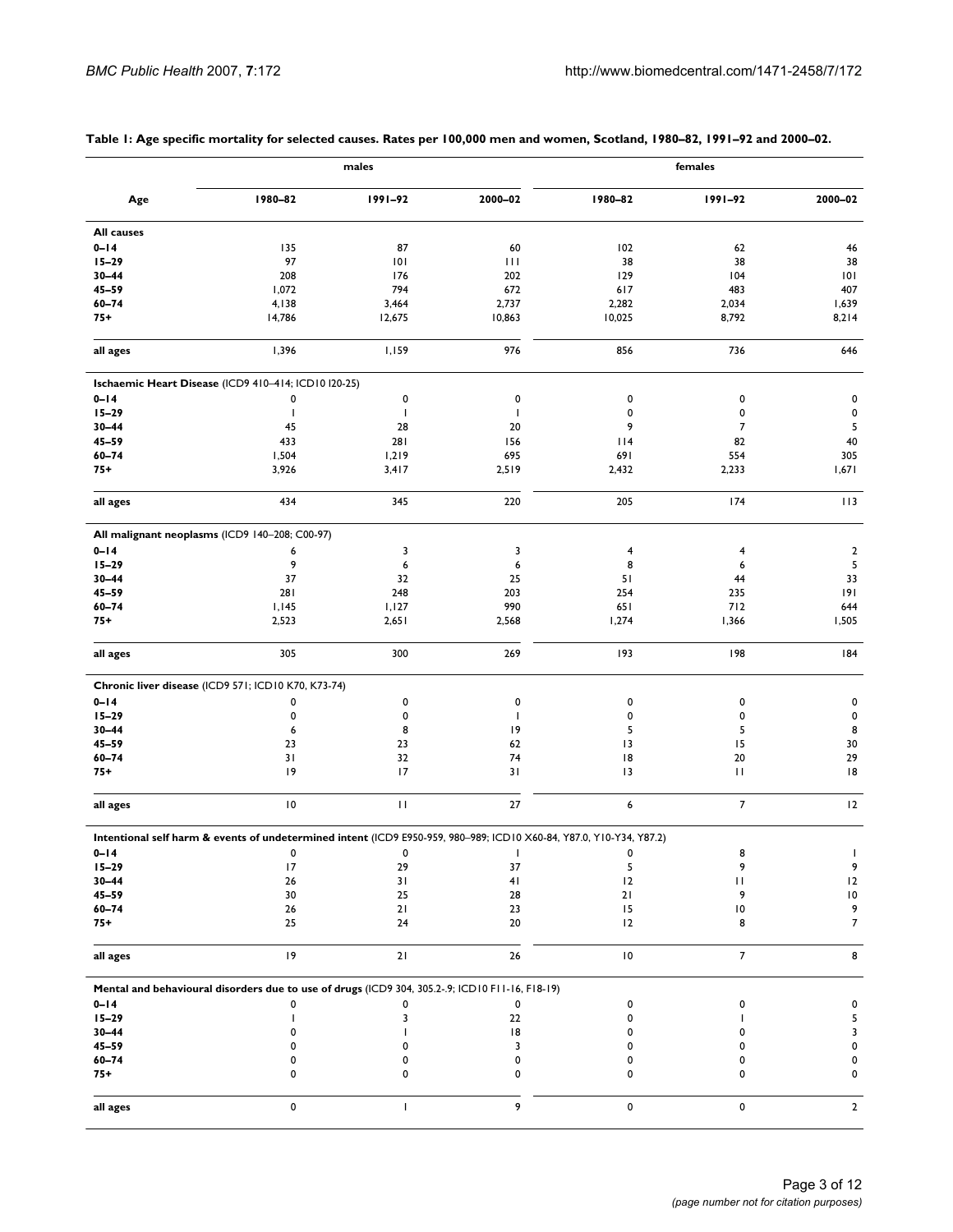|           | Mental and behavioural disorders due to use of alcohol (ICD9 291, 303, 305.0; ICD10 F10) |    |  |  |
|-----------|------------------------------------------------------------------------------------------|----|--|--|
| $0 - 14$  |                                                                                          |    |  |  |
| $15 - 29$ |                                                                                          |    |  |  |
| $30 - 44$ |                                                                                          |    |  |  |
| $45 - 59$ |                                                                                          |    |  |  |
| $60 - 74$ |                                                                                          | 22 |  |  |
| $75+$     |                                                                                          |    |  |  |
| all ages  |                                                                                          |    |  |  |

**Table 1: Age specific mortality for selected causes. Rates per 100,000 men and women, Scotland, 1980–82, 1991–92 and 2000–02.**

increased by a similar proportion between 1991–92 and 2000–02 so that the rate at the end of the period was little changed from that of 1980–82. For women, the reduction in the earlier decade was 19% but only 3% in the second.

These substantial reductions in all-cause death rates reflect changes in certain major causes. Deaths attributed to ischaemic heart disease (IHD) were 49% fewer for men and 45% fewer for women between 1980–82 and 2000–02; these reductions were particularly marked at ages 45–59 where the reduction was 64% for either sex. Reductions in deaths from all malignant neoplasms were lower (12% for men and 5% for women) but were also somewhat greater under the age of 60. The death rates for the remaining causes are considerably lower than those for the major causes of death described above, but these causes show substantial increases, especially in the decade between 1991–92 and 2000–02. With the exception of alcohol-related deaths, this pattern of increasing rates was much less evident for women.

### *Regional differences*

Regional differences in all cause and cause specific mortality for males and females aged less than 65 are described in Table 2. In 2000–02, most Scottish regions had rates that were close to the national rate although the North East had consistently lower rates. The other exception was Clydeside where the reduction in mortality rates was less than that for other regions with the consequence that, by 2000–02, mortality in this region was 30% above the Scottish average having been only 17% higher in 1980–82. This divergence between Clydeside and the rest of Scotland is explained by changing death rates for IHD, chronic liver disease in males, and behavioural disorders due to the use of drugs.

### *Deprivation*

Table 3 sets out the same age-standardised rates for males and females at ages 0–64 but divided between the seven DepCats based on Carstairs scores from each Census [8- 10]. The national reduction in all-cause mortality of 32% was exceeded in the more affluent categories (39–49% for DepCats 1–3) with more modest reductions in the more deprived localities. This general pattern contrasts with the rate for the most deprived DepCat 7 where death rates for men aged less than 65 increased by 11% between 1991–92 and 2000–02. The ratio of deaths in DepCat 1 to those in DepCat 7 in 1981 was 1:2.3; by 1991 the ratio had increased to 1:2.8, and to 1:4.4 in 2001. Death rates in 2001 for men aged less than 65 and living in DepCats 4–7 (that is, about 60% of the male population) were higher than those living in DepCat 1 20 years earlier. Put another way, despite a twenty-year reduction of 31% in overall death rates, the mortality rate for men under the age of 65 and living in DepCat 7 localities in 2001 was 44% greater than the Scottish rate for 1981.

Similar patterns of change for female deaths meant that the ratio of DepCat 1 to DepCat 7 mortality rates was 1:2.1 in 1981 and 1:2.8 in 2001. Similar observations apply to specific causes of death; over the two decades, a reduction of 70% in IHD deaths compares to only 37% for DepCat 7. Although the social gradient is less pronounced for deaths from malignant neoplasms, the reduction in DepCat 1 was 29% and that for DepCat 7 only 11%.

Rather more complex patterns are evident for the other causes of death set out in Table 3. Deaths from male suicides, although four times more common in DepCat 7 than in DepCat 1, show approximately equal increases in the different deprivation categories. On the other hand, for both males and females, there were increasingly strong social gradients for drug and alcohol related deaths. For DepCat 7, the 2001 rate for chronic liver disease was four times greater than that for 1981 and 16 times greater than the rate for DepCat 1. Although the actual rates are much lower, the trend for women is very similar.

#### *Deprivation and region*

The Clydeside region has an excess of deprivation compared to the rest of Scotland. Table 4 shows that 40% of the region's population lived in the most deprived two groups (DepCats 6 and 7) in 2001 compared to 18% nationally and just 6% in the North East. The combination of excess mortality in the Clydeside region and the higher rates experienced by more deprived localities raises the question of the extent to which the former is explained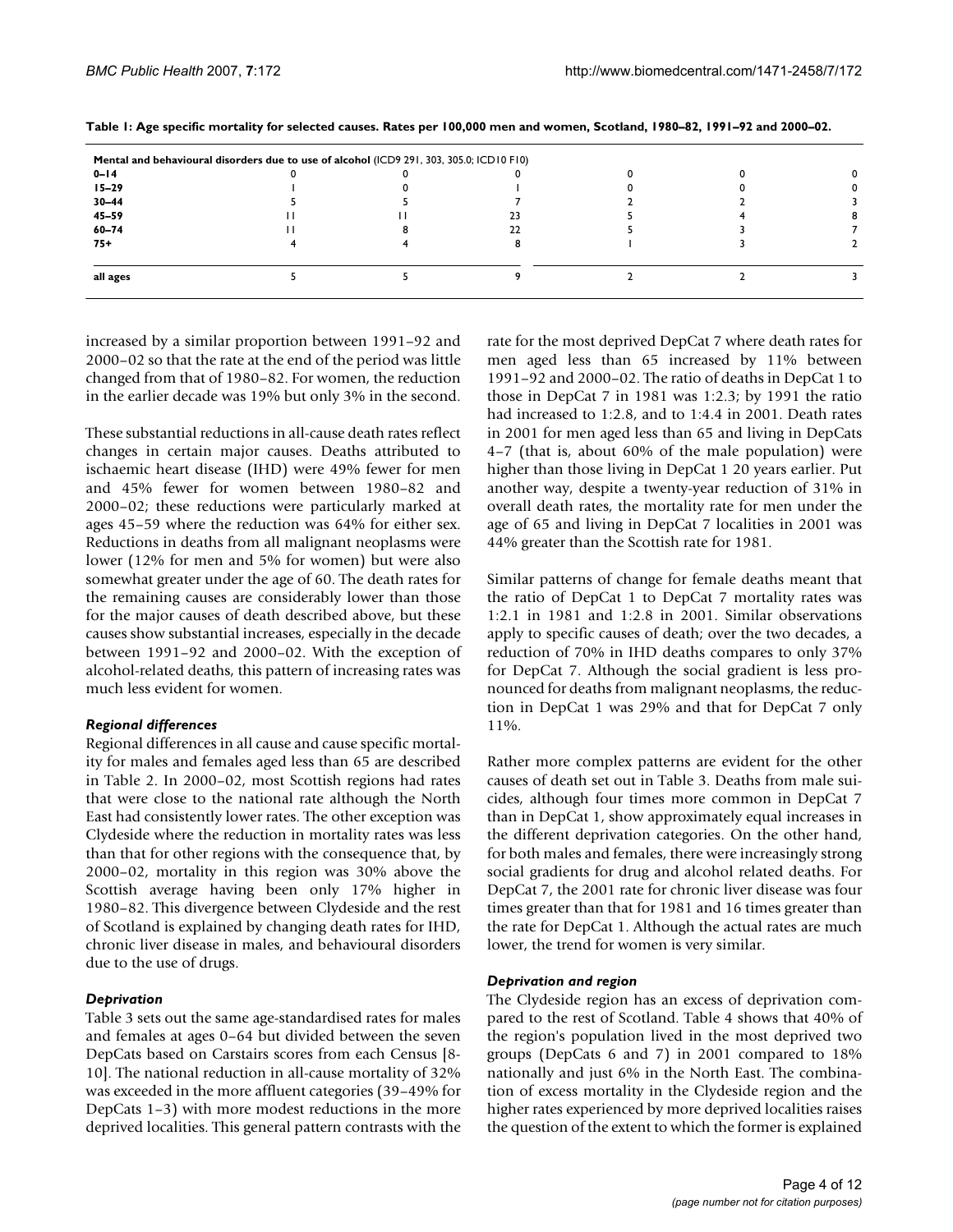|                   |                                                                                                                     | males                   |              | females        |             |                   |  |
|-------------------|---------------------------------------------------------------------------------------------------------------------|-------------------------|--------------|----------------|-------------|-------------------|--|
| <b>Region</b>     | 1980-82                                                                                                             | 1991-92                 | 2000-02      | 1980-82        | $1991 - 92$ | 2000-02           |  |
| <b>All causes</b> |                                                                                                                     |                         |              |                |             |                   |  |
| H&I               | 478                                                                                                                 | 359                     | 308          | 257            | 202         | 178               |  |
| <b>NE</b>         | 401                                                                                                                 | 318                     | 280          | 235            | 199         | 157               |  |
| Clyde             | 577                                                                                                                 | 474                     | 439          | 326            | 269         | 229               |  |
| Central           | 476                                                                                                                 | 374                     | 306          | 292            | 222         | 185               |  |
| East              | 431                                                                                                                 | 346                     | 305          | 261            | 220         | 175               |  |
| sw                | 498                                                                                                                 | 362                     | 311          | 288            | 229         | 193               |  |
| SE                | 427                                                                                                                 | 354                     | 298          | 250            | 210         | 177               |  |
|                   | Ischaemic Heart Disease (ICD9 410-414; ICD10 I20-25)                                                                |                         |              |                |             |                   |  |
| H&I               | 167                                                                                                                 | 388                     | 55           | 35             | 232         | 9                 |  |
| <b>NE</b>         | 129                                                                                                                 | 102                     | 45           | 36             | 27          | 12                |  |
| Clyde             | 192                                                                                                                 | 86                      | 82           | 60             | 30          | 26                |  |
| Central           | 158                                                                                                                 | 4                       | 63           | 54             | 48          | 16                |  |
| East              | 147                                                                                                                 | 117                     | 60           | 48             | 39          | 9                 |  |
| sw                | 182                                                                                                                 | 101                     | 65           | 54             | 34          | 20                |  |
| SE                | 137                                                                                                                 | 117                     | 55           | 41             | 42          | 3                 |  |
|                   |                                                                                                                     |                         |              |                |             |                   |  |
| H&I               | All malignant neoplasms (ICD9 140-208; C00-97)<br>102                                                               | 95                      | 91           | 100            | 30          | 75                |  |
| <b>NE</b>         | 98                                                                                                                  | 115                     | 83           | 91             | 39          | 71                |  |
| Clyde             | 137                                                                                                                 | 92                      | 108          | Ш              | 92          | 85                |  |
| Central           | 110                                                                                                                 | 89                      | 85           | 97             | 83          | 75                |  |
| East              | 109                                                                                                                 | 130                     | 88           | 96             | 107         | 74                |  |
| SW                | 115                                                                                                                 | 102                     | 81           | 101            | 89          | 74                |  |
| SE                | 106                                                                                                                 | 96                      | 87           | 89             | 92          | 78                |  |
|                   | Chronic liver disease (ICD9 571; ICD10 K70, K73-74)                                                                 |                         |              |                |             |                   |  |
| H&I               | 7                                                                                                                   | 95                      | 3            | 3              | 93          | 7                 |  |
| <b>NE</b>         | 5                                                                                                                   | 105                     | $\mathbf{H}$ | 3              | 92          | $\overline{4}$    |  |
| Clyde             | 13                                                                                                                  | 107                     | 42           | 8              | 95          | 15                |  |
| Central           | 6                                                                                                                   | 8                       | 21           | 5              | 5           | П                 |  |
| East              | 4                                                                                                                   | 6                       | 17           | 3              | 3           | $\overline{7}$    |  |
|                   | $\overline{7}$                                                                                                      |                         |              |                | 9           |                   |  |
| sw<br>SE          | 8                                                                                                                   | 16<br>8                 | 17<br>17     | 4<br>5         | 5           | П<br>$\mathbf{H}$ |  |
|                   |                                                                                                                     |                         |              |                |             |                   |  |
|                   | Intentional self harm & events of undetermined intent (ICD9 E950-959, 980-989; ICD10 X60-84, Y87.0, Y10-Y34, Y87.2) |                         |              |                |             |                   |  |
| H&I               | 23                                                                                                                  | 3                       | 30           | 9              | 4           | 7                 |  |
| <b>NE</b>         | 18                                                                                                                  | 8                       | 22           | 10             | 6           | 6                 |  |
| Clyde             | 22                                                                                                                  | 6                       | 29           | П              | 3           | 9                 |  |
| Central           | 4                                                                                                                   | 9                       | 24           | 8              | 6           | 6                 |  |
| East              | 16                                                                                                                  | 26                      | 26           | 9              | 6           | 8                 |  |
| sw                | 16                                                                                                                  | 18                      | 27           | 8              | 5           | $\overline{7}$    |  |
| SE                | 16                                                                                                                  | 25                      | 22           | 9              | 7           | 10                |  |
|                   |                                                                                                                     |                         |              |                |             |                   |  |
|                   | Mental and behavioural disorders due to use of drugs (ICD9 304, 305.2-.9; ICD10 F11-16, F18-19)                     |                         |              |                |             |                   |  |
| H&I               | 0                                                                                                                   | 18                      | 4            | 0              | 5           | 0                 |  |
| <b>NE</b>         | 0                                                                                                                   | 20                      | П            | 0              | 8           | $\overline{2}$    |  |
| Clyde             | 0                                                                                                                   | 17                      | 17           | 0              | 6           | 3                 |  |
| Central           | $\mathbf 0$                                                                                                         | 21                      | 4            | 0              | 7           | T                 |  |
| East              | $\mathbf 0$                                                                                                         | 21                      | 6            | n              | 7           | T                 |  |
| SW                | $\mathbf 0$                                                                                                         | 0                       | 9            |                | 0           | 2                 |  |
| SE                | 0                                                                                                                   | 0                       | 7            | 0              | 0           | L                 |  |
|                   | Mental and behavioural disorders due to use of alcohol (ICD9 291, 303, 305.0; ICD10 F10)                            |                         |              |                |             |                   |  |
| H&I               | 4                                                                                                                   |                         | 12           | -1             | 0           | 6                 |  |
| <b>NE</b>         | 3                                                                                                                   | $\mathbf{2}$            | 10           | -1             | 0           | 4                 |  |
| Clyde             | 8                                                                                                                   | $\overline{\mathbf{c}}$ | 12           | 3              | т           | 3                 |  |
| Central           |                                                                                                                     | 0                       | 4            | 0              | 0           | $\mathbf{2}$      |  |
| East              | 3                                                                                                                   |                         | 8            | 2              | 0           | 3                 |  |
| sw                | 3                                                                                                                   |                         | 6            | $\mathbf{I}$   | 0           | $\mathbf{2}$      |  |
| SE                | 3                                                                                                                   | 6                       | 7            | $\overline{2}$ | 2           | 3                 |  |
|                   |                                                                                                                     |                         |              |                |             |                   |  |

**Table 2: Age standardised mortality for selected causes and for major regions of Scotland. Rates per 100,000 men and women aged 0–64, 1980–82, 1991–92 and 2000–02.**

Key: H&I: Highlands and Islands; NE: North East; Clyde: Clydeside conurbation; SW: South West; SE: South East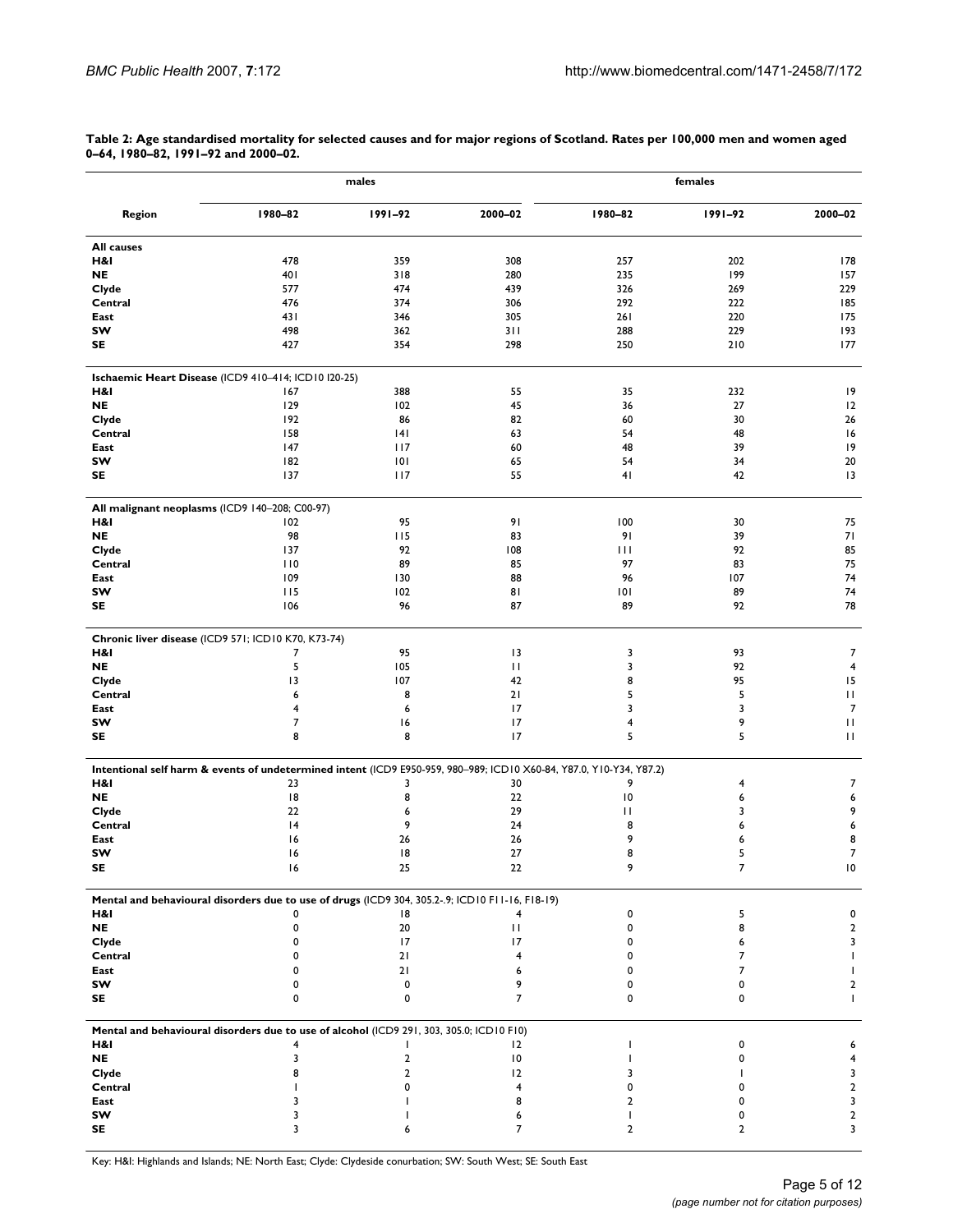**Table 3: Age standardised mortality for selected causes and for area deprivation category in Scotland. Rates per 100,000 men and women aged 0–64, 1980–82, 1991–92 and 2000–02.**

|                                                                                                                        |               | males          |                                |                         | females                 |                         |                 |  |
|------------------------------------------------------------------------------------------------------------------------|---------------|----------------|--------------------------------|-------------------------|-------------------------|-------------------------|-----------------|--|
|                                                                                                                        | <b>DEPCAT</b> | 1980-82        | $1991 - 92$                    | 2000-02                 | 1980-82                 | $1991 - 92$             | 2000-02         |  |
| All causes                                                                                                             | ı             | 316            | 226                            | 6                       | 185                     | 144                     | 124             |  |
|                                                                                                                        | $\mathbf 2$   | 383            | 273                            | 210                     | 225                     | 184                     | 134             |  |
|                                                                                                                        | 3             | 443            | 331                            | 272                     | 261                     | 188                     | 159             |  |
|                                                                                                                        | 4             | 484            | 379                            | 329                     | 282                     | 225                     | 192             |  |
|                                                                                                                        | 5             | 543            | 440                            | 413                     | 314                     | 255                     | 224             |  |
|                                                                                                                        | 6             | 618            | 506                            | 479                     | 358                     | 288                     | 253             |  |
|                                                                                                                        | 7             | 719            | 634                            | 705                     | 393                     | 380                     | 344             |  |
| Ischaemic Heart Disease (ICD9 410-414; ICD10 I20-25)                                                                   | L             | 115            | 68                             | 26                      | 28                      | 16                      | 8               |  |
|                                                                                                                        | 2<br>3        | 127<br>156     | 73<br>97                       | 38<br>52                | 34<br>46                | 20<br>27                | 9<br> 4         |  |
|                                                                                                                        | 4             | 166            | 117                            | 66                      | 48                      | 38                      | 8               |  |
|                                                                                                                        | 5             | 186            | 134                            | 81                      | 60                      | 46                      | 26              |  |
|                                                                                                                        | 6             | 209            | 151                            | 88                      | 69                      | 56                      | 29              |  |
|                                                                                                                        | 7             | 202            | 181                            | 128                     | 72                      | 72                      | 45              |  |
| All malignant neoplasms (ICD9 140-208; C00-97)                                                                         | L             | 82             | 66                             | 59                      | 80                      | 75                      | 61              |  |
|                                                                                                                        | 2             | 96             | 83                             | 68                      | 87                      | 89                      | 66              |  |
|                                                                                                                        | 3             | 101            | 94                             | 82                      | 96                      | 86                      | 72              |  |
|                                                                                                                        | 4             | 116            | 102                            | 89                      | 103                     | 93                      | 79              |  |
|                                                                                                                        | 5             | 129            | 117                            | 106                     | 103                     | 104                     | 81              |  |
|                                                                                                                        | 6             | 43             | 142                            | 119                     | 116                     | 104                     | 91              |  |
|                                                                                                                        | 7             | 170            | 157                            | 151                     | $ $  4                  | 124                     | 108             |  |
| Chronic liver disease (ICD9 571; ICD10 K70, K73-74)                                                                    | L             | 4              | 3                              | 5                       | 3                       | $\overline{2}$          | 4               |  |
|                                                                                                                        | 2             | 6              | 5                              | 8                       | 4                       | 2                       | 4               |  |
|                                                                                                                        | 3             | $\overline{7}$ | 7                              | 13                      | $\overline{\mathbf{4}}$ | $\overline{\mathbf{4}}$ | $\overline{7}$  |  |
|                                                                                                                        | 4<br>5        | 8              | 8                              | 19                      | 5<br>$\overline{7}$     | 5<br>9                  | П<br>15         |  |
|                                                                                                                        | 6             | 8<br> 4        | 10<br>15                       | 33<br>42                | 10                      | 10                      | 16              |  |
|                                                                                                                        | 7             | 19             | 6                              | 80                      | 9                       | 12                      | 27              |  |
| Intentional self harm & events of undetermined intent<br>(ICD9 E950-959, 980-989; ICD10 X60-84, Y87.0, Y10-Y34, Y87.2) | L             | 8              | $\overline{10}$                | $\mathbf{H}$            | 6                       | 4                       | 4               |  |
|                                                                                                                        | 2             | 15             | 18                             | 17                      | 9                       | 5                       | 5               |  |
|                                                                                                                        | 3             | 6              | 19                             | 21                      | 8                       | 5                       | 6               |  |
|                                                                                                                        | 4             | 18             | 18                             | 26                      | 10                      | 7                       | 8               |  |
|                                                                                                                        | 5             | 17             | 21                             | 32                      | $\overline{10}$         | 8                       | $\overline{10}$ |  |
|                                                                                                                        | 6             | 24             | 27                             | 37                      | $\overline{10}$         | $\overline{7}$          | $\mathbf{H}$    |  |
|                                                                                                                        | 7             | 35             | 44                             | 45                      | 17                      | 17                      | 16              |  |
| Mental and behavioural disorders due to use of drugs (ICD9<br>304, 305.2-.9; ICD10 F11-16, F18-19)                     | L             | 0              | 0                              | 2                       | 0                       | 0                       | I.              |  |
|                                                                                                                        | 2             | 0              | 0                              | 4                       | 0                       | 0                       | 0               |  |
|                                                                                                                        | 3             | 0              | 0                              | $\overline{\mathbf{4}}$ | 0                       | 0                       | $\mathbf{I}$    |  |
|                                                                                                                        | 4             | 0              | 0                              | 8                       | 0                       | 0                       | $\mathbf{I}$    |  |
|                                                                                                                        | 5             | 0              | $\mathbf{I}$                   | 10                      | 0                       | 0                       | $\mathbf{I}$    |  |
|                                                                                                                        | 6<br>7        | 0<br>L         | $\mathbf{I}$<br>$\overline{2}$ | 19<br>40                | 0<br>0                  | 0<br>$\mathbf{2}$       | 4<br>8          |  |
| Mental and behavioural disorders due to use of alcohol (ICD9                                                           | L             | Т              | $\mathbf{I}$                   | T                       | 3                       | $\mathbf{I}$            | $\overline{2}$  |  |
| 291, 303, 305.0; ICD10 F10)                                                                                            | 2             | 2              | $\mathbf{I}$                   | 3                       | L                       | T                       | $\overline{2}$  |  |
|                                                                                                                        | 3             | 3              | 4                              | 6                       |                         | $\mathbf{2}$            | $\mathbf 2$     |  |
|                                                                                                                        | 4             | 3              | 5                              | 8                       |                         | $\overline{2}$          | 3               |  |
|                                                                                                                        | 5             | 4              | 7                              | 13                      | 2                       | 3                       | 3               |  |
|                                                                                                                        | 6             | 9              | 8                              | 4                       | 3                       | $\mathbf{I}$            | 4               |  |
|                                                                                                                        | 7             | 16             | 4                              | 22                      | 7                       | $\overline{2}$          | 8               |  |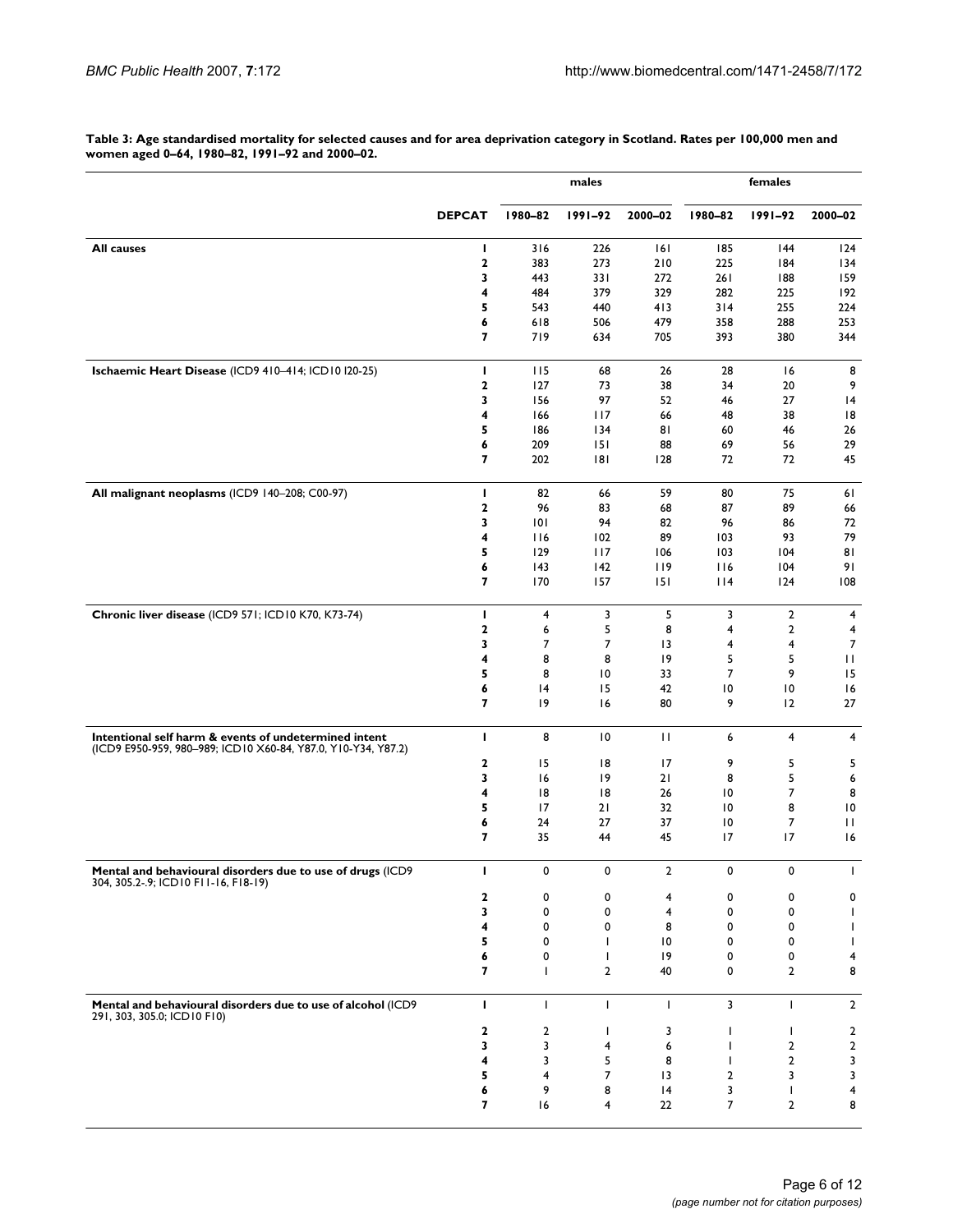|                       | <b>Deprivation category (DepCat)</b> |    |                 |                 |                |    |    |    |
|-----------------------|--------------------------------------|----|-----------------|-----------------|----------------|----|----|----|
| <b>Region</b>         | <b>Population</b>                    |    | $\overline{2}$  | 3               | $\overline{4}$ | 5  | 6  |    |
| Highlands and Islands | 367,850                              |    | 9               | 45              | 36             | 8  |    | 0  |
| North East            | 525,850                              | 18 | 26              | 26              | 22             | 4  | 6  | 0  |
| Clydeside conurbation | 1,447,870                            | 5  | $\overline{10}$ | $\overline{10}$ | 16             | 19 | 20 | 20 |
| Central               | 438,570                              | 5  | 18              | $\overline{2}$  | 46             | 16 |    | 0  |
| East                  | 738,550                              | 6  | 17              | 27              | 21             | 4  | Ħ  | 4  |
| South West            | 818,410                              |    | 8               | 27              | 33             | 16 | 15 | 0  |
| South East            | 727,100                              | 9  | 16              | 26              | 25             | 16 | 4  | 3  |
| <b>All Scotland</b>   | 5,064,200                            | 6  | 4               | 22              | 25             | 15 | П  |    |

**Table 4: The distribution of the 2001 Scottish population across major regions of Scotland, and the percentage of the area's population in each deprivation category.**

by the latter. Table 5 sets out death rates for the seven Dep-Cats in each region: against an overall excess mortality of 30% in 2001, the rates for Clydeside are in line with the Scottish average in the least deprived areas and have an excess mortality of the order of 7–8% in DepCats 4, 5 and 6. No localities in the North East were included in DepCat 7 but for the remainder – with the exception of DepCat 3 – the male mortality rate in this region in 2001 was higher than that of the Clydeside conurbation. For women, within each DepCat the mortality rate in the Clydeside region was within 6% of the Scottish rate. Excess mortality in Clydeside can mostly be attributed to the poorer experience of socially disadvantaged populations.

### *Changes in inequalities*

Table 6 compares ratios of the mortality rates in the most deprived areas (DepCats 6 and 7) and the most affluent areas (DepCats 1 and 2) with the intermediate areas (Dep-Cats 3–5) comprising 62% of the Scottish population. Thus in 1980–82 the all cause mortality rate among men aged under 65 living in the most affluent areas was 25% below the rate for DepCats 3–5 while the mortality rate in the most deprived areas was 35% higher. By 2000–02 the equivalent rates were 41% lower and 71% higher respectively, suggesting a widening relative differential. Such a pattern was seen for most of the causes reported for men; for women the widening inequalities were largely restricted to IHD and suicide.

#### *Cause-specific impact on inequalities*

The conclusions of the analysis of death rates linked to the income domain of SIMD are summarised in Figure 1 which comprises stacked graphs of the SII divided by the appropriate Scottish mortality rate for males and females in 2000–02, developing methods used elsewhere [14]. The total enclosed area indicates the relative difference in mortality rates between the least and most deprived areas: a value of zero indicates that there is no inequality, a value of one suggests that the difference between the least and

most deprived areas is equal to the mean mortality rate. In other words, a value of one means that the rate in the most deprived areas is about 50% greater than the average and about 50% lower in the least deprived areas. The maximum value for this measure is about two; for males, the measure takes a value close to one at ages 0–14, increases to about 1.5 between ages 15–29 and increases to 2 between ages 30–49. There is then a steady decrease in inequalities with increasing age but even at age 80–84 the inequality measure is 0.4 and 0.2 at greater ages.

The width of the different bands indicates the contribution of different causes to overall inequality. Suicide is a significant cause of unequal mortality from ages 10–14 and makes an important contribution up to about age 40 when chronic liver disease, IHD and neoplasms become the major explanations. Disorders due the use of drugs make a substantial contribution in both sexes between the ages of 15 and 50, with assault also contributing to the excess mortality of young males. Although the pattern of inequalities for women is essentially the same as that for men, their relative inequality is somewhat less in each age group; chronic liver disease becomes important at rather later ages and the significance of drug-related deaths is also less. Cerebrovascular disease and chronic lower respiratory disease are more important for relative inequalities in women than in men which – for these causes – are greater at younger ages.

### **Discussion**

To a large extent, the general decline in Scottish death rates over the past two decades can be attributed to reductions in what are usually regarded as the major causes of death – chiefly, ischaemic heart disease, cerebrovascular disease and, to a lesser degree, malignant neoplasms. These reductions in mortality have been greatest in socially advantaged groups in the population but are also apparent in more deprived localities and so the question of the extent to which persisting inequalities simply repre-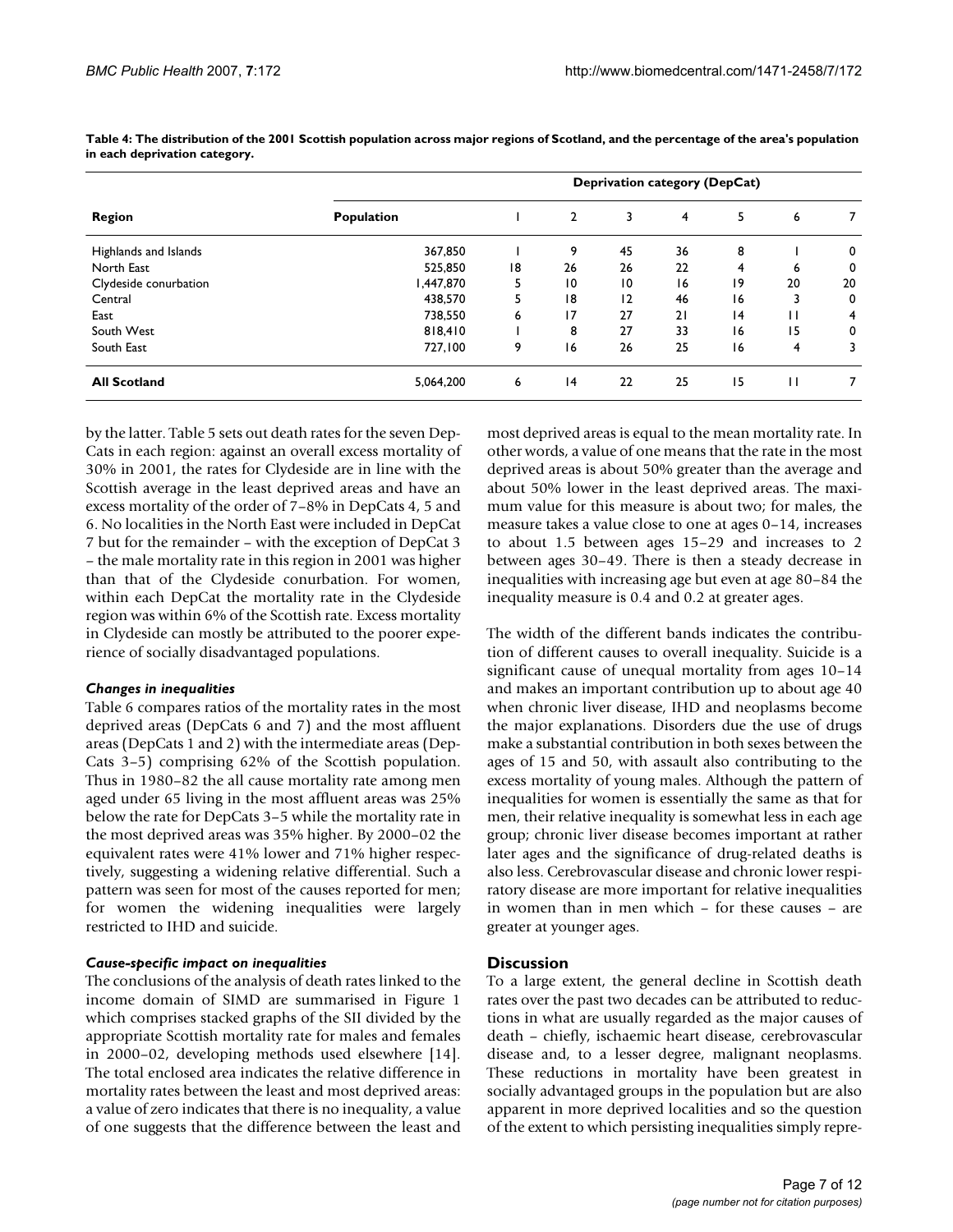**males females DEPCAT Region 1980–82 1990–92 2000–02 1980–82 1990–92 2000–02 H&I** 342 315 244 114 172 132 **NE** 290 217 170 170 170 177 135 **Clyde** 330 221 161 201 135 119 **1 Central** 304 309 125 150 111 90 **East** 318 238 199 162 146 140 **SW** 349 198 140 210 76 111 **SE** 296 225 132 187 145 119 **H&I** 425 276 221 249 171 145 **NE** 367 247 218 217 160 132

**Table 5: All cause mortality by deprivation category for major regions of Scotland. Rates per 100,000 men and women aged 0–64, 1980–82, 1991–92 and 2000–02.**

|             | H&I       | 425 | 276  | 22 I  | 249   | 171         | 145         |
|-------------|-----------|-----|------|-------|-------|-------------|-------------|
|             | $\sf NE$  | 367 | 247  | $218$ | $217$ | 160         | 132         |
|             | Clyde     | 386 | 287  | $215$ | 229   | 204         | 140         |
| $\mathbf 2$ | Central   | 377 | 288  | 202   | 226   | 220         | 138         |
|             | East      | 366 | 289  | 204   | 202   | 195         | 135         |
|             | SW        | 420 | 257  | 240   | 221   | 194         | 139         |
|             | SE        | 365 | 282  | 190   | 239   | 155         | 116         |
|             |           |     |      |       |       |             |             |
|             | H&I       | 445 | 334  | 290   | 265   | 190         | 169         |
|             | $\sf NE$  | 406 | 299  | 272   | 254   | 171         | 154         |
|             | Clyde     | 454 | 374  | 281   | 277   | 196         | 168         |
| 3           | Central   | 439 | 436  | 265   | 295   | 196         | 168         |
|             | East      | 422 | 326  | 259   | 257   | 197         | 150         |
|             | SW        | 479 | 327  | 254   | 265   | 197         | 155         |
|             | <b>SE</b> | 426 | 288  | 289   | 232   | 171         | 6           |
|             | H&I       | 564 | 403  | 334   | 281   | 199         | 200         |
|             | <b>NE</b> | 446 | 370  | 371   | 248   | 223         | 179         |
|             | Clyde     | 534 | 449  | 352   | 297   | 222         | 196         |
| 4           | Central   | 491 | 329  | 341   | 321   | $215$       | 202         |
|             |           |     |      |       |       |             |             |
|             | East      | 462 | 361  | 304   | 272   | 232         | 176         |
|             | SW        | 472 | 344  | 302   | 297   | 251         | 190         |
|             | <b>SE</b> | 447 | 407  | 329   | 267   | 222         | 197         |
|             | H&I       | 661 | 521  | 390   | 192   | 312         | 186         |
|             | <b>NE</b> | 592 | 416  | 497   | 324   | 262         | 242         |
|             | Clyde     | 565 | 446  | 445   | 315   | 252         | 230         |
| 5           | Central   | 511 | 416  | 412   | 298   | 228         | 226         |
|             | East      | 489 | 430  | 386   | 338   | 238         | 206         |
|             | sw        | 554 | 428  | 375   | 323   | 272         | 234         |
|             | SE        | 513 | 462  | 410   | 287   | 258         | 224         |
|             | H&I       | 913 | 452  | 846   | 350   | 100         | 88          |
|             | <b>NE</b> | 392 | 435  | 583   | 277   | 249         | ${\bf 260}$ |
|             | Clyde     | 646 | 518  | 515   | 368   | 293         | 255         |
| 6           | Central   | 628 | 782  | 388   | 318   | 338         | 261         |
|             | East      | 506 | 466  | 445   | 369   | 291         | 249         |
|             | SW        | 591 | 488  | 425   | 351   | 276         | 262         |
|             | <b>SE</b> | 561 | 411  | 403   | 300   | 302         | 220         |
|             |           |     |      |       |       |             |             |
|             | H&I       | 607 | 0    |       | 0     | $\mathbf 0$ |             |
|             | <b>NE</b> |     |      |       |       |             |             |
|             | Clyde     | 735 | 635  | 717   | 403   | 382         | 340         |
| 7           | Central   |     |      |       |       |             |             |
|             | East      | 557 | 2547 | 623   | 303   | $\pmb{0}$   | 307         |
|             | sw        | 794 | 544  |       | 206   | 268         |             |
|             | SE        | 697 | 666  | 675   | 380   | 397         | 455         |
|             |           |     |      |       |       |             |             |

Key: H&I: Highlands and Islands; NE: North East; Clyde: Clydeside conurbation; SW: South West; SE: South East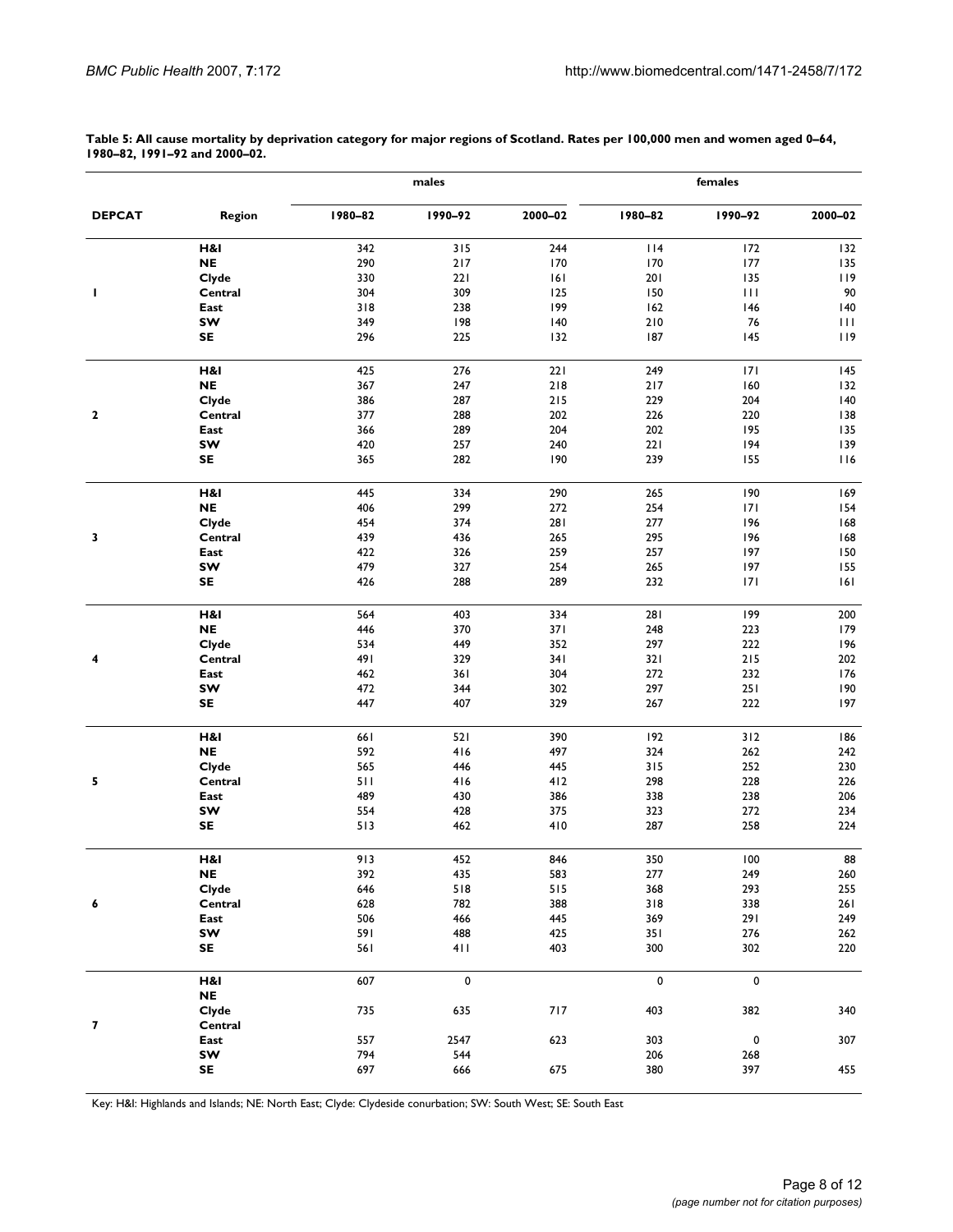|                                                           |                               | Rate ratio relative to deprivation categories 3-5 |         |         |         |             |         |  |
|-----------------------------------------------------------|-------------------------------|---------------------------------------------------|---------|---------|---------|-------------|---------|--|
|                                                           |                               |                                                   | Men     |         |         | Women       |         |  |
|                                                           | <b>Deprivation categories</b> | 1980–82                                           | 1991–92 | 2000-02 | 1980-82 | $1991 - 92$ | 2000-02 |  |
| <b>All causes</b>                                         | $I-2$                         | 0.75                                              | 0.69    | 0.59    | 0.75    | 0.78        | 0.70    |  |
|                                                           | $6 - 7$                       | 1.35                                              | 1.47    | 1.71    | 1.31    | 1.47        | 1.53    |  |
| Ischaemic heart disease                                   | $I - 2$                       | 0.74                                              | 0.63    | 0.53    | 0.64    | 0.51        | 0.48    |  |
|                                                           | $6 - 7$                       | 1.23                                              | 1.42    | 1.59    | 1.38    | 1.70        | 1.88    |  |
| All malignant neoplasms                                   | $I - 2$                       | 0.80                                              | 0.75    | 0.72    | 0.84    | 0.91        | 0.83    |  |
|                                                           | $6 - 7$                       | 1.34                                              | 1.43    | 1.44    | 1.14    | 1.20        | 1.26    |  |
| <b>Chronic liver disease</b>                              | $I-2$                         | 0.69                                              | 0.54    | 0.34    | 0.75    | 0.33        | 0.41    |  |
|                                                           | $6 - 7$                       | 2.11                                              | 1.80    | 2.75    | 1.98    | 1.86        | 1.95    |  |
| Intentional self harm & events of<br>undetermined intent  | $I-2$                         | 0.76                                              | 0.82    | 0.59    | 0.87    | 0.73        | 0.63    |  |
|                                                           | $6 - 7$                       | 1.64                                              | 1.76    | 1.56    | 1.32    | 1.63        | 1.69    |  |
| Mental and behavioural disorders due to<br>use of drugs   | $I - 2$                       | 1.26                                              | 0.50    | 0.43    | 0.00    | 0.00        | 0.42    |  |
|                                                           | $6 - 7$                       | 2.79                                              | 2.35    | 3.82    | 5.89    | 6.22        | 4.76    |  |
| Mental and behavioural disorders due to<br>use of alcohol | $I-2$                         | 0.47                                              | 0.27    | 0.30    | 1.28    | 0.58        | 0.68    |  |
|                                                           | $6 - 7$                       | 3.44                                              | 1.31    | 1.98    | 2.81    | 0.73        | 1.71    |  |

**Table 6: Mortality rate ratios for deprivation category groups relative to categories 3–5. Men and women aged 0–64, Scotland 1980–82, 1991–92 and 2000–02.**

sent a lag for socially disadvantaged groups within a more general process of decline becomes pertinent. The argument that this is not so is supported by two principal considerations: the first, and more disturbing, is the observation that inequalities are increasing for many causes and are greatest at younger ages with the substitution of "newer" causes (suicide, drugs, alcohol and assault) in the most deprived neighbourhoods. The second is that the decline in death rates in different Carstairs categories is inconsistent: as an illustration, the IHD death rate in DepCat 1 reduced by 73% between 1980–82 and 2000–02 and that for DepCat 2 by 70%. The corresponding reduction for DepCat 7 was 36%. Additional support for the view that these differences are underpinned by unequal social circumstances is found in the extent to which the different rates seen in each DepCat can explain differences in death rates between different parts of Scotland. It is clear from Table 4 that for the most part mortality rates in the Clydeside conurbation are not so different from those for the general population within each deprivation band. This means that the considerable excess mortality of the Clydeside region – mortality in the region was 29% above the Scottish rate in 2000–02 [7] – derives from the greater prevalence of social disadvantage in Clydeside. The proportion of the population of the region that lives in relative deprivation has changed little over time, and so the fact that the excess mortality in Clydeside has increased from 17% in 1980–82 and 22% in 1991–92 is likely to be due to the increasing differences in mortality rates between the deprivation groups.

Our findings concur with the increasing socioeconomic inequalities seen in other countries up to the end of the 1990s based on individual measures of education [1,15,16] or socioeconomic status derived from occupation [1,17]. Such increases were for the most part attributable to changes in the rates of cardiovascular disease, with declines being steepest among the most privileged groups. There are particularly pertinent comparisons to be drawn between the results we present for Scotland and the detailed published analysis of mortality rates in Estonia, where declining all cause mortality rates among men aged 20–39 with University education were offset by increases among men with lesser education resulting in an overall increase of 25% in this age group between 1989 and 2000, and where differential increases in alcohol-related mortality contributed significantly to the widening inequalities  $[15]$ .

Results based on individual socioeconomic status (not presented here) were inconclusive for three principal reasons. Firstly, there has been a change in the coding of social class between 1991 and 2001 from the Registrar General's Social Class to the National Statistics Socioeconomic Classification (NS-SEC) making comparisons over time difficult. Secondly, a large proportion of deaths and of the population at certain ages cannot be allocated to a social class and it is difficult to understand the "not classified" category. Finally, there was a considerable mismatch between the proportion of the population not classified on death records and in the general population, with the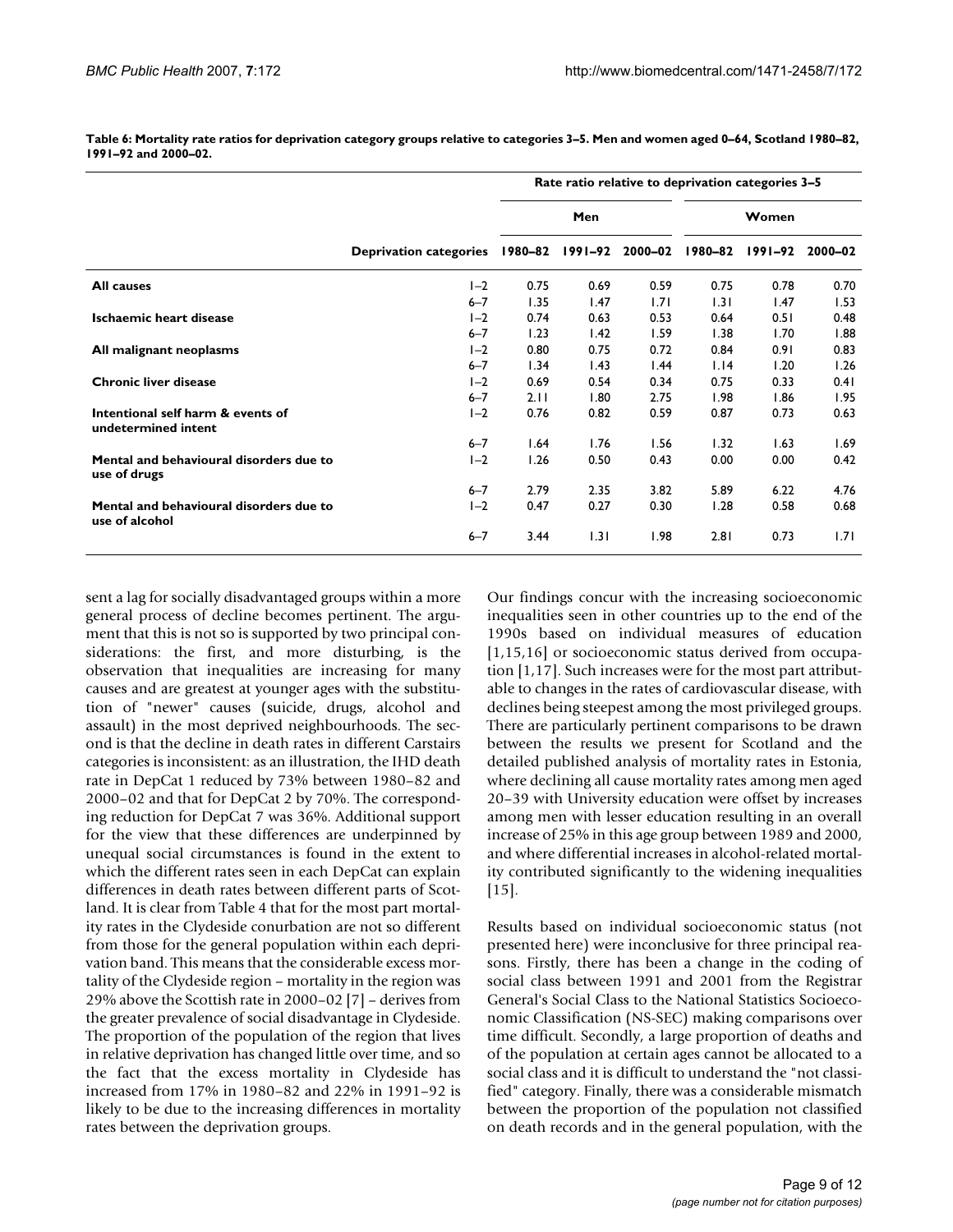

Figure 1. Age specific contribution to inequalities of specific causes of death across SIMD income quintiles. Males (top) and females (bottom), Scotland, 2000-02.

**Figure 1**

problem being more pronounced at younger and older ages and for women [7].

The area deprivation measures employed indicate relative deprivation, identifying proportions of the population living in the most deprived areas at each time. This raises the question as to whether the finding of increasing inequalities between the different deprivation categories truly reflects increasing inequalities between equivalent groups or whether selective population migration has led to an increased polarisation of Scottish society, with the deprived population becoming more deprived over time. Although it is impossible to answer this with certainty, we can find clues about the population change by considering the characteristics that comprise the Carstairs index [9,10]. Between 1991 and 2001 male unemployment fell from 35% to 19% in DepCat 7 compared to a decline from 13% to 8% in Scotland as a whole. This implies a slightly greater relative decline in unemployment in Dep-Cat 7 than was seen in the rest of the country. However, the proportion of low social class fell from 21% to 18% throughout Scotland whilst the decline in DepCat 7 was

just from 33% to 32%. With the declines in overcrowding and households without a car being approximately equivalent in DepCat 7 and the rest of Scotland an increase in deprivation in DepCat 7 is not obvious.

In 2000 the system of coding of deaths in Scotland changed from the 9<sup>th</sup> to the 10<sup>th</sup> revision of the International Classification of Diseases (ICD-9 to ICD-10). Such a change may influence the way in which particular deaths are coded with implications for trends in specific causes of death. The trends may also be influenced by incidental changes in coding rules applied in Scotland and in changes in the reporting of causes of death on death certificates. Although it is difficult to quantify the exact impact of such changes, recent European comparisons suggested that whilst a discontinuity associated with a change in ICD coding was discernible in about 10% of cases, the impact of the change in classification from ICD-9 to ICD-10 was small compared to the magnitude of the changes in death rates and in inequalities associated with particular causes shown in this paper [18]. Similarly, in the United States changes in ICD classification system were found to have minimal impact on trends [19]. However, these reports were restricted to broad groups of causes of death or to the causes most common among older age groups. So what of the other causes considered in this paper? It has been suggested that the rise in deaths due to liver cirrhosis were evident over a long period of time and could not be artefacts of the coding change [20]. Similarly, trends in deaths due to suicide in the United Kingdom [21] and drug- and alcohol-related deaths in England and Wales [22,23] did not show marked differences following the coding changes with the exception of mental and behavioural disorders due to the use of alcohol which showed a decline of 11% among women. A bridge-coding analysis in Scotland identified few changes following the introduction of ICD-10 with the exception of a decrease in the number of deaths assigned to the alcohol abuse code [24]. The lack of change associated with the new coding system does not mean that there have not been changes in coding rules that have led to more gradual shifts in the coding of deaths. If the coding of particular causes has changed over time then it is possible that the changes may differentially affect one population group more than another leading to apparent changes in inequalities. However, such coding changes will not, of course, influence the figures for all cause mortality. So widening inequalities in all cause mortality must reflect increasing inequalities in certain causes; any uncertainty is over the extent of the increase for individual causes.

#### **Conclusion**

Without denying the importance of specific public health interventions – such as those directed at smoking and alcohol consumption – it is difficult to escape the conclu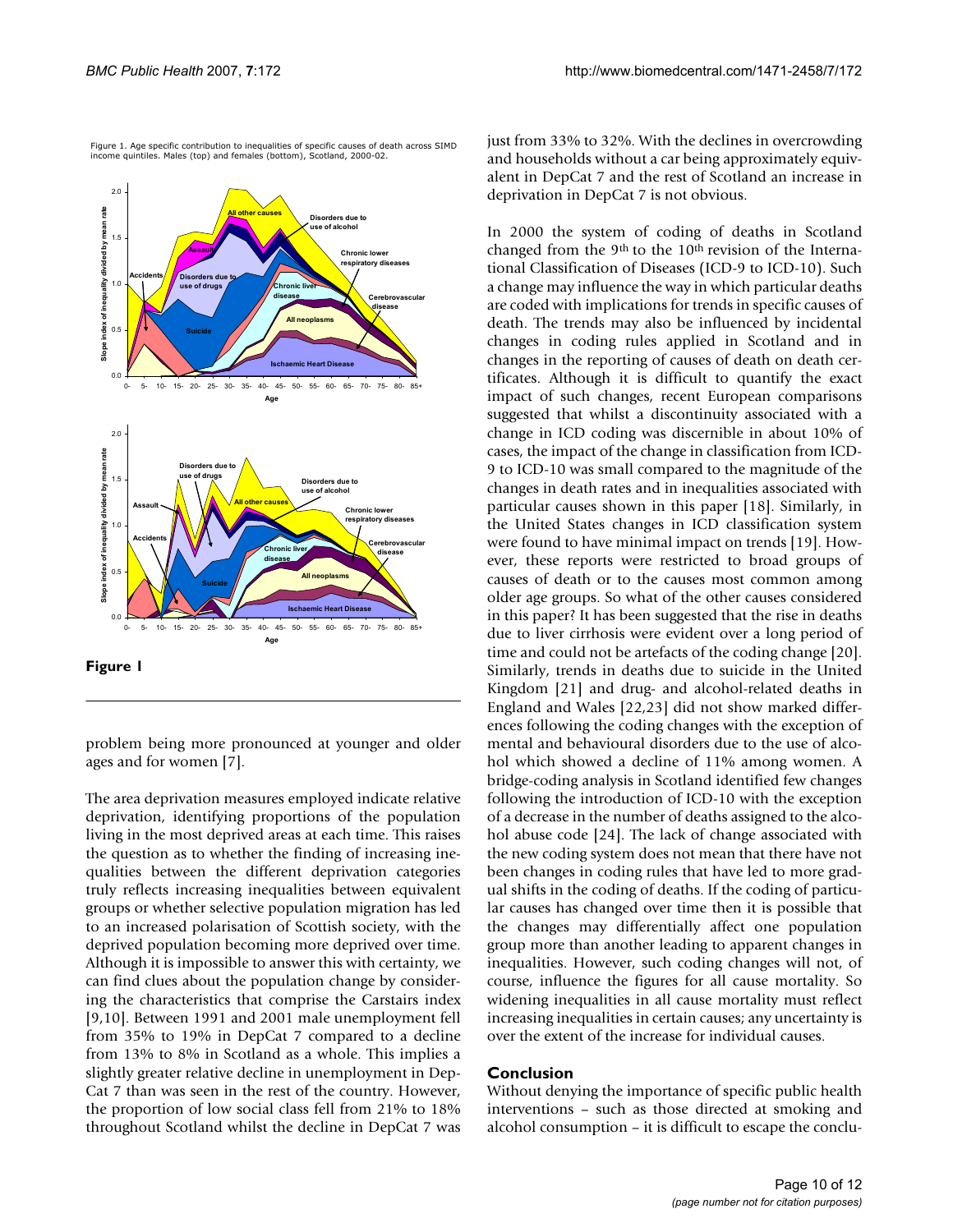sion that the inequalities we describe have more fundamental origins in lifestyles determined by poverty. The improvement in IHD mortality over 20 years in the more affluent areas implies an ability to adopt healthier lifestyles and behaviours. The reverse of this coin, characterised by a growing number of young deaths from essentially negative lifestyles, is evidence of a need for social policies which have a more direct influence on poverty and its correlates.

The problems we describe and the question as to how to formulate policy to address health inequalities are not new and are not limited to Scotland. There is little evidence available regarding the effectiveness of policies [25] or interventions [26] to inform the creation of such policies. The lack of evidence does not mean that the issue has not been addressed; the Independent Inquiry into Inequalities in Health in the UK was sufficiently persuaded by the likelihood of a link between low income and poor health to say that 'without a shift of resources to the less well off ... little will be accomplished in terms of a reduction in health inequalities by interventions addressing particular "downstream" influences' and to recommend policies to reduce income inequalities [27]. The WHO Commission on Social Determinants of Health will recommend policies designed to improve the health of the world's most vulnerable people; they take the view that 'if the major determinants of health are social, so must be the remedies' [28]. It is encouraging that the Scottish Executive has recognised these issues [29] but the scope of the devolution settlement is limited in terms of its ability to tackle the fundamentals underlying deprivation. Tackling health inequalities and their causes is not solely the preserve of health policy [28] and there is a case for more effective action from central governments.

#### **Competing interests**

The author(s) declare that they have no competing interests.

#### **Authors' contributions**

AL participated in the design and analysis of this study and took primary responsibility for the writing of the paper. All of the other authors contributed to the writing of the report. PMcL and AB participated in the design of the study. RD and PMcL participated in the data gathering and analysis.

#### **Acknowledgements**

We are grateful to the General Register Office (Scotland) for the provision of data. The Social and Public Health Sciences Unit is jointly funded by the Medical Research Council and the Chief Scientist Office of the Scottish Executive Health Department. Philip McLoone's funding was provided by the Scottish Executive.

#### **References**

- Mackenbach JP, Bos V, Andersen O, Cardano M, Costa G, Harding S, Reid A, Hemström , Valkonen T, Kunst AE: **[Widening socioeco](http://www.ncbi.nlm.nih.gov/entrez/query.fcgi?cmd=Retrieve&db=PubMed&dopt=Abstract&list_uids=14559760)[nomic inequalities in mortality in six Western European](http://www.ncbi.nlm.nih.gov/entrez/query.fcgi?cmd=Retrieve&db=PubMed&dopt=Abstract&list_uids=14559760) [countries.](http://www.ncbi.nlm.nih.gov/entrez/query.fcgi?cmd=Retrieve&db=PubMed&dopt=Abstract&list_uids=14559760)** *International Journal of Epidemiology* 2003, **32:**830-837.
- 2. Leyland AH: **Increasing inequalities in premature mortality in Great Britain.** *Journal of Epidemiology and Community Health* 2004, **58:**296-302.
- 3. McLoone P: **[Increasing mortality among adults in Scotland,](http://www.ncbi.nlm.nih.gov/entrez/query.fcgi?cmd=Retrieve&db=PubMed&dopt=Abstract&list_uids=14533725) [1981 to 1999.](http://www.ncbi.nlm.nih.gov/entrez/query.fcgi?cmd=Retrieve&db=PubMed&dopt=Abstract&list_uids=14533725)** *European Journal of Public Health* 2003, **13:**230-234.
- 4. Marmot M: **[Smoking and inequalities.](http://www.ncbi.nlm.nih.gov/entrez/query.fcgi?cmd=Retrieve&db=PubMed&dopt=Abstract&list_uids=16876643)** *Lancet* 2006, **368:**341-342. 5. Jha P, Peto R, Zatonski W, Boreham J, Jarvis MJ, Lopez AD: **[Social](http://www.ncbi.nlm.nih.gov/entrez/query.fcgi?cmd=Retrieve&db=PubMed&dopt=Abstract&list_uids=16876664) [inequalities in male mortality, and in male mortality from](http://www.ncbi.nlm.nih.gov/entrez/query.fcgi?cmd=Retrieve&db=PubMed&dopt=Abstract&list_uids=16876664)**
- **smoking: indirect estimation from national death rates in [England and Wales, Poland, and North America.](http://www.ncbi.nlm.nih.gov/entrez/query.fcgi?cmd=Retrieve&db=PubMed&dopt=Abstract&list_uids=16876664)** *Lancet* 2006, **368:**367-370.
- 6. Mäkelä P, Valkonen T, Martelin T: **[Contribution of deaths related](http://www.ncbi.nlm.nih.gov/entrez/query.fcgi?cmd=Retrieve&db=PubMed&dopt=Abstract&list_uids=9253268) [to alcohol use to socioeconomic variation in mortality: reg](http://www.ncbi.nlm.nih.gov/entrez/query.fcgi?cmd=Retrieve&db=PubMed&dopt=Abstract&list_uids=9253268)[ister based follow up study.](http://www.ncbi.nlm.nih.gov/entrez/query.fcgi?cmd=Retrieve&db=PubMed&dopt=Abstract&list_uids=9253268)** *British Medical Journal* 1997, **315:**211-216.
- 7. Leyland AH, Dundas R, McLoone P, Boddy FA: **Inequalities in mortality in Scotland 1981-2001.** 2007 [[http://www.inequalitiesin](http://www.inequalitiesinhealth.com/) [health.com/\]](http://www.inequalitiesinhealth.com/). Glasgow, MRC Social and Public Health Sciences Unit
- 8. Carstairs V, Morris R: **Deprivation and Health in Scotland.** Aberdeen, Aberdeen University Press; 1991.
- 9. McLoone P: **[Carstairs scores for Scottish postcode sectors](http://www.ncbi.nlm.nih.gov/entrez/query.fcgi?cmd=Retrieve&db=PubMed&dopt=Abstract&list_uids=7804046) [from the 1991 Census.](http://www.ncbi.nlm.nih.gov/entrez/query.fcgi?cmd=Retrieve&db=PubMed&dopt=Abstract&list_uids=7804046)** Glasgow, Public Health Research Unit; 1994.
- 10. McLoone P: **Carstairs scores for Scottish postcode sectors from the 2001 Census.** Glasgow, MRC Social and Public Health Sciences Unit; 2004.
- 11. Scottish Executive: **Scottish Index of Multiple Deprivation 2004: summary technical report.** Edinburgh, ; 2004.
- 12. Pamuk ER: **[Socail class inequality in mortality from 1921 to](http://www.ncbi.nlm.nih.gov/entrez/query.fcgi?cmd=Retrieve&db=PubMed&dopt=Abstract&list_uids=11611750) [1972 in England and Wales.](http://www.ncbi.nlm.nih.gov/entrez/query.fcgi?cmd=Retrieve&db=PubMed&dopt=Abstract&list_uids=11611750)** *Population Studies* 1985, **39:**17-31.
- 13. Regidor E: **Measures of health inequalities: part 2.** *Journal of Epidemiology and Community Health* 2004, **58:**900-903.
- 14. Shkolnikov VM, Leon DA, Adamets S, Andreev E, Deev A: Educa**tional level and adult mortality in Russia: an analysis of routine data 1979 to 1994.** *Social Science and Medicine* 1998, **47:**357-369.
- 15. Leinsalu M, Vågerö D, Kunst AE: **[Estonia 1989-2000: enormous](http://www.ncbi.nlm.nih.gov/entrez/query.fcgi?cmd=Retrieve&db=PubMed&dopt=Abstract&list_uids=14681279) [increase in mortality differences by education.](http://www.ncbi.nlm.nih.gov/entrez/query.fcgi?cmd=Retrieve&db=PubMed&dopt=Abstract&list_uids=14681279)** *International Journal of Epidemiology* 2003, **32:**1081-1087.
- 16. Fawcett J, Blakely T, Kunst AE: **[Are mortality differences and](http://www.ncbi.nlm.nih.gov/entrez/query.fcgi?cmd=Retrieve&db=PubMed&dopt=Abstract&list_uids=16151882) [trends by education any better or worse in New Zealand? A](http://www.ncbi.nlm.nih.gov/entrez/query.fcgi?cmd=Retrieve&db=PubMed&dopt=Abstract&list_uids=16151882) comparison study with Norway, Denmark and Finland, [1980s-1990s.](http://www.ncbi.nlm.nih.gov/entrez/query.fcgi?cmd=Retrieve&db=PubMed&dopt=Abstract&list_uids=16151882)** *European Journal of Epidemiology* 2005, **20:**683-691.
- 17. Leclerc A, Chastang JF, Menvielle G, Luce D: **Socioeconomic inequalities in premature mortality in France: have they widened in recent decades?** *Social Science and Medicine* 2006, **62:**2035-2045.
- 18. Janssen F, Kunst AE: **[ICD coding changes and discontinuities in](http://www.ncbi.nlm.nih.gov/entrez/query.fcgi?cmd=Retrieve&db=PubMed&dopt=Abstract&list_uids=15654404) [trends in cause-specific mortality in six European countries,](http://www.ncbi.nlm.nih.gov/entrez/query.fcgi?cmd=Retrieve&db=PubMed&dopt=Abstract&list_uids=15654404) [1950-99.](http://www.ncbi.nlm.nih.gov/entrez/query.fcgi?cmd=Retrieve&db=PubMed&dopt=Abstract&list_uids=15654404)** *Bulletin of the World Health Organization* 2004, **82:**904-913.
- 19. Jemal A, Ward E, Hao Y, Thun M: **[Trends in the leading causes of](http://www.ncbi.nlm.nih.gov/entrez/query.fcgi?cmd=Retrieve&db=PubMed&dopt=Abstract&list_uids=16160134) [death in the United States, 1970-2002.](http://www.ncbi.nlm.nih.gov/entrez/query.fcgi?cmd=Retrieve&db=PubMed&dopt=Abstract&list_uids=16160134)** *Journal of the American Medical Association* 2005, **294:**1255-1259.
- 20. Leon DA, McCambridge J: **[Liver cirrhosis mortality rates in Brit](http://www.ncbi.nlm.nih.gov/entrez/query.fcgi?cmd=Retrieve&db=PubMed&dopt=Abstract&list_uids=16399153)[ain from 1950 to 2002: an analysis of routine data.](http://www.ncbi.nlm.nih.gov/entrez/query.fcgi?cmd=Retrieve&db=PubMed&dopt=Abstract&list_uids=16399153)** *Lancet* 2006, **367:**52-56.
- 21. Brock A, Baker A, Griffiths C: **[Suicide trends and geographical](http://www.ncbi.nlm.nih.gov/entrez/query.fcgi?cmd=Retrieve&db=PubMed&dopt=Abstract&list_uids=16972691) [variations in the United Kingdom, 1991-2004.](http://www.ncbi.nlm.nih.gov/entrez/query.fcgi?cmd=Retrieve&db=PubMed&dopt=Abstract&list_uids=16972691)** *Health Statistics Quarterly* 2006, **31:**6-22.
- 22. Morgan O, Griffiths C, Toson B, Rooney C, Majeed A, Hickman M: **[Trends in deaths related to drug misuse in England and](http://www.ncbi.nlm.nih.gov/entrez/query.fcgi?cmd=Retrieve&db=PubMed&dopt=Abstract&list_uids=16972692) [Wales, 1993-2004.](http://www.ncbi.nlm.nih.gov/entrez/query.fcgi?cmd=Retrieve&db=PubMed&dopt=Abstract&list_uids=16972692)** *Health Statistics Quarterly* 2006, **31:**23-27.
- 23. Office for National Statistics: **Results of the ICD-10 bridge coding study, England and Wales, 1999.** *Health Statistics Quarterly* 2002, **14:**75-83.
- 24. Registrar General for Scotland: **2000 Annual Report of the Registrar General for Scotland.** Edinburgh, General Register Office for Scotland; 2001.
- 25. Macintyre S: **[Evidence based policy making: impact on health](http://www.ncbi.nlm.nih.gov/entrez/query.fcgi?cmd=Retrieve&db=PubMed&dopt=Abstract&list_uids=12511435) [inequalities still needs to be assessed.](http://www.ncbi.nlm.nih.gov/entrez/query.fcgi?cmd=Retrieve&db=PubMed&dopt=Abstract&list_uids=12511435)** *British Medical Journal* 2003, **326:**5-6.